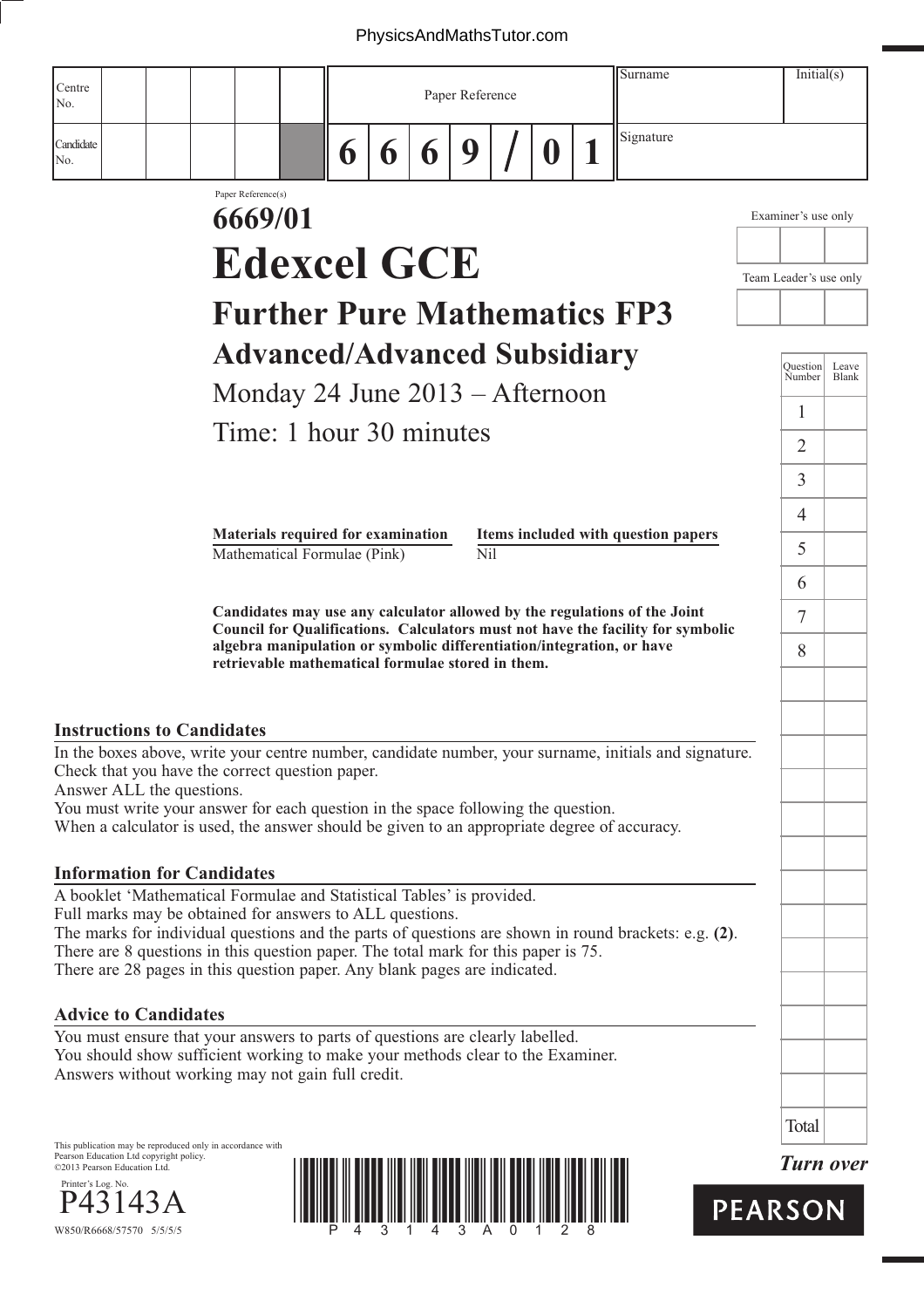|                                                                               | Leave<br>blank |
|-------------------------------------------------------------------------------|----------------|
| A hyperbola $H$ has equation<br>1.                                            |                |
|                                                                               |                |
| $rac{x^2}{a^2} - \frac{y^2}{25} = 1$ , where <i>a</i> is a positive constant. |                |
|                                                                               |                |
| The foci of H are at the points with coordinates $(13, 0)$ and $(-13, 0)$ .   |                |
|                                                                               |                |
| Find                                                                          |                |
|                                                                               |                |
| (a) the value of the constant $a$ ,                                           |                |
|                                                                               | (3)            |
| (b) the equations of the directrices of $H$ .                                 |                |
|                                                                               | (3)            |
|                                                                               |                |
|                                                                               |                |
|                                                                               |                |
|                                                                               |                |
|                                                                               |                |
|                                                                               |                |
|                                                                               |                |
|                                                                               |                |
|                                                                               |                |
|                                                                               |                |
|                                                                               |                |
|                                                                               |                |
|                                                                               |                |
|                                                                               |                |
|                                                                               |                |
|                                                                               |                |
|                                                                               |                |
|                                                                               |                |
|                                                                               |                |
|                                                                               |                |
|                                                                               |                |
|                                                                               |                |
|                                                                               |                |
|                                                                               |                |
|                                                                               |                |
|                                                                               |                |
|                                                                               |                |
|                                                                               |                |
|                                                                               |                |
|                                                                               |                |
|                                                                               |                |
|                                                                               |                |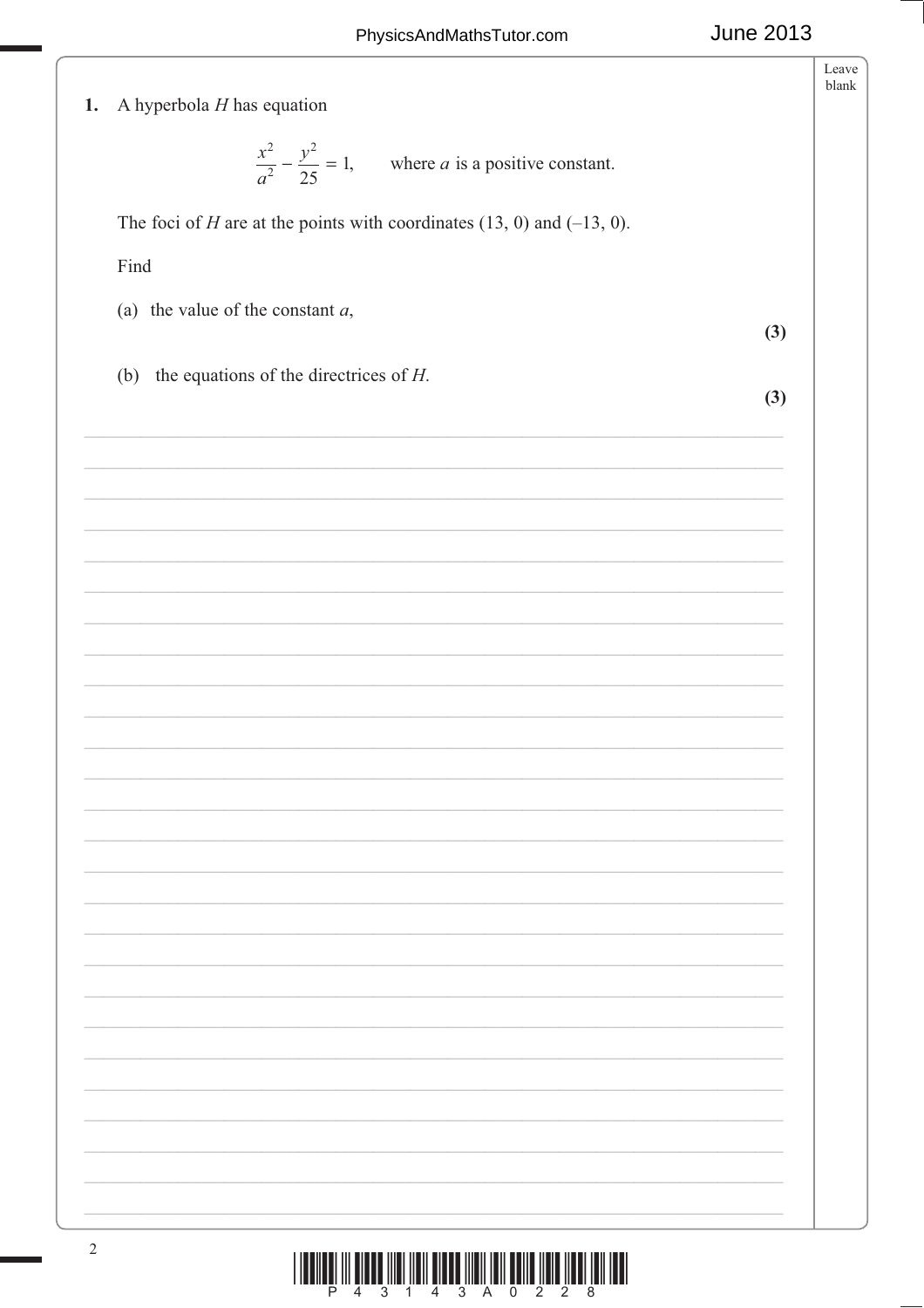2. (a) Find

$$
\int \frac{1}{\sqrt{4x^2+9}} \, \mathrm{d}x
$$

 $(2)$ 

**June 2013** 

Leave blank

(b) Use your answer to part (a) to find the exact value of

$$
\int_{-3}^{3} \frac{1}{\sqrt{4x^2+9}} \, \mathrm{d}x
$$

giving your answer in the form  $k \ln(a + b \sqrt{5})$ , where a and b are integers and k is a constant.

 $(3)$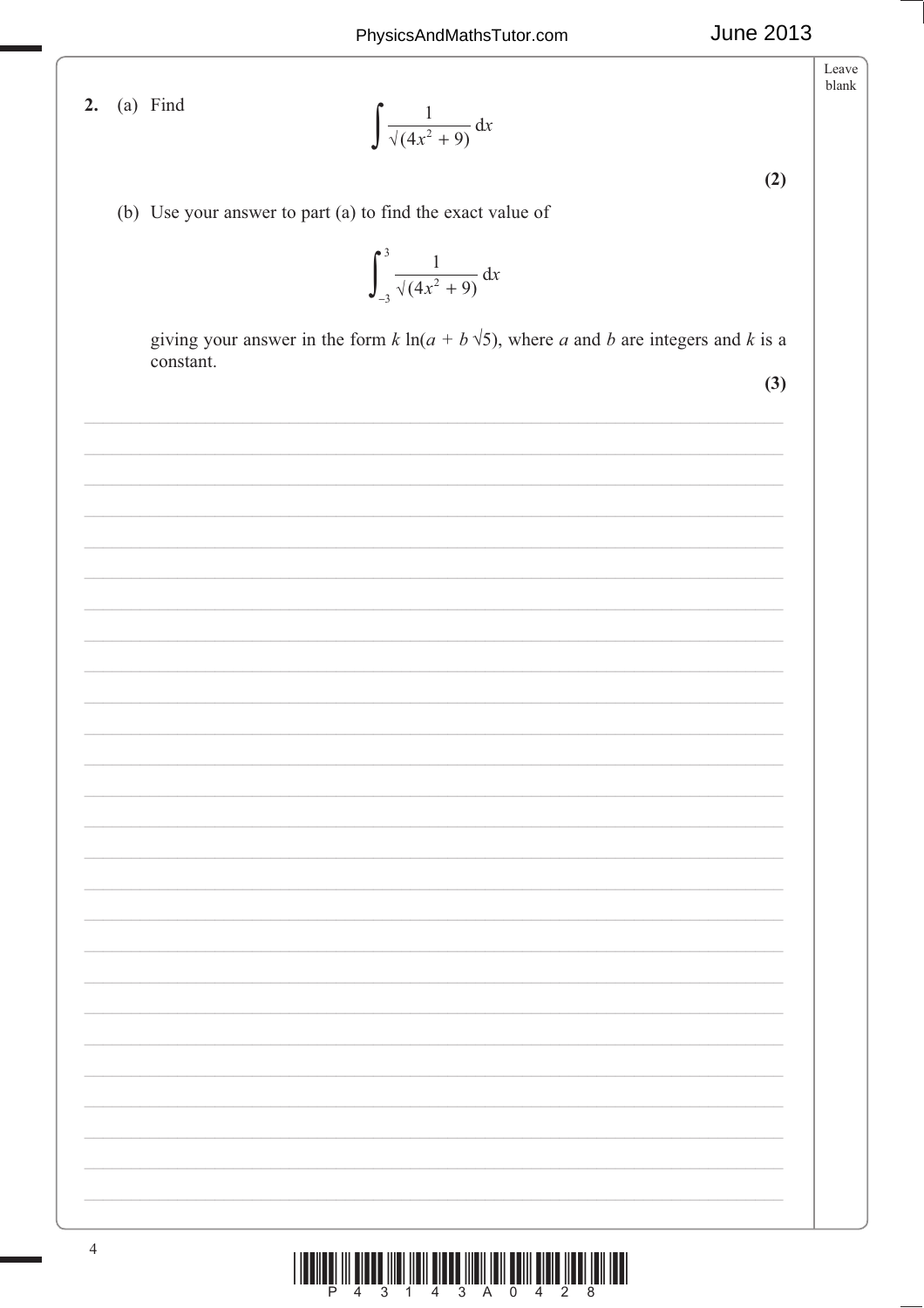Leave blank

3. The curve with parametric equations

 $x = \cosh 2\theta$ ,  $y = 4 \sinh \theta$ ,  $0 \le \theta \le 1$ 

is rotated through  $2\pi$  radians about the *x*-axis.

Show that the area of the surface generated is  $\lambda(\cosh^3 \alpha - 1)$ , where  $\alpha = 1$  and  $\lambda$  is a constant to be found.

 $(7)$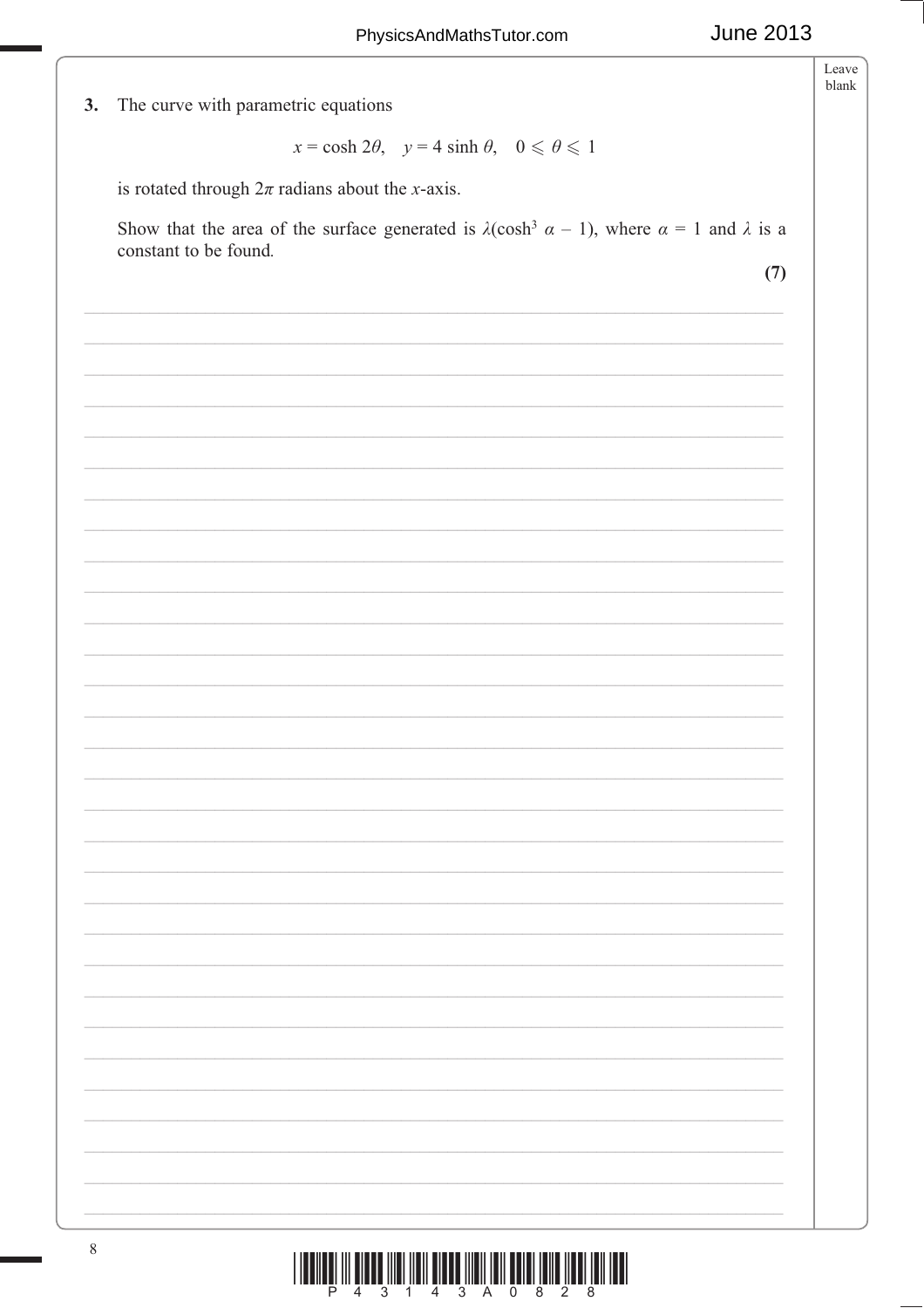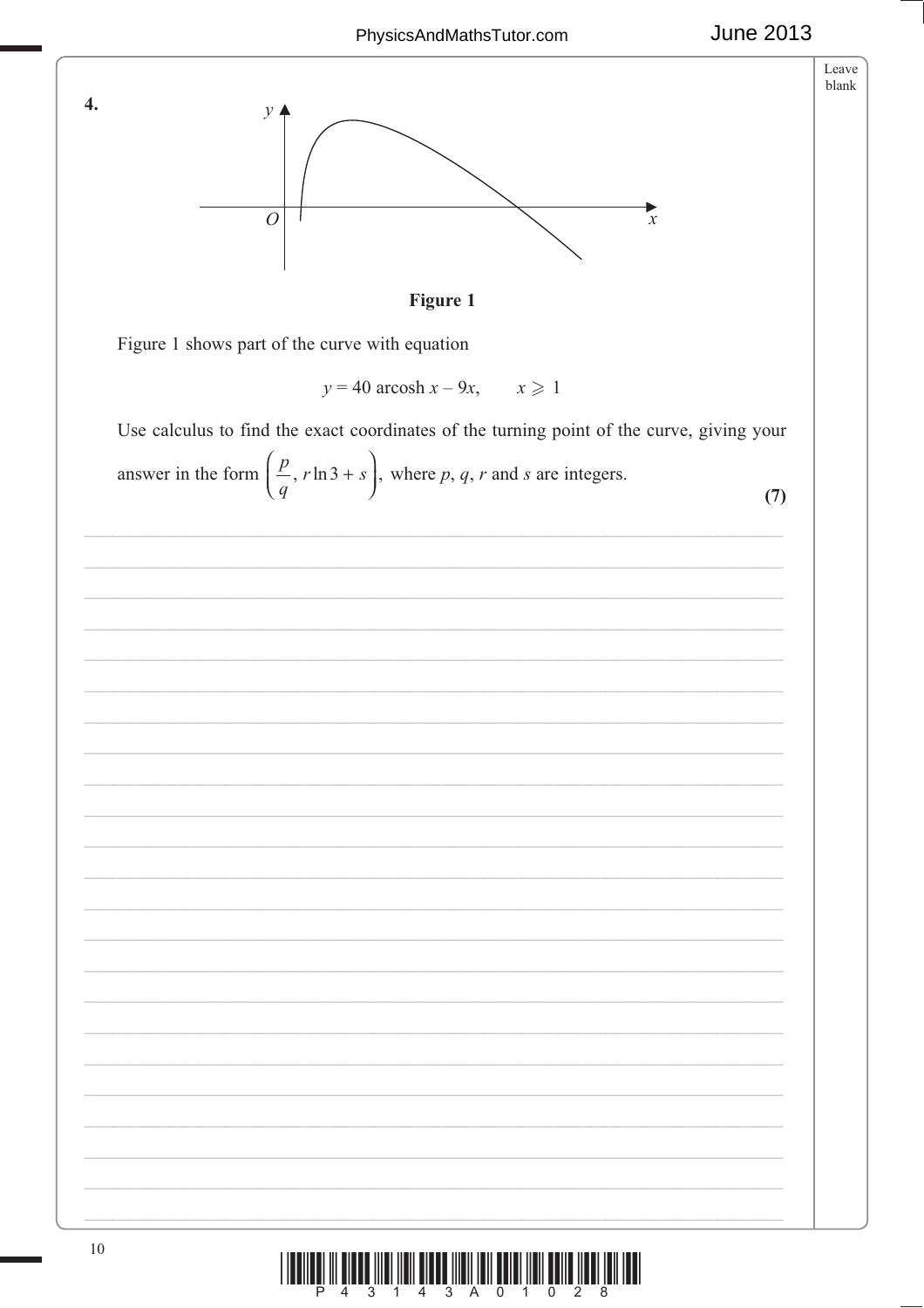| <b>Question 4 continued</b> |                 | Leave<br>${\it blank}$ |
|-----------------------------|-----------------|------------------------|
|                             |                 |                        |
|                             |                 |                        |
|                             |                 |                        |
|                             |                 |                        |
|                             |                 |                        |
|                             |                 |                        |
|                             |                 |                        |
|                             |                 |                        |
|                             |                 |                        |
|                             |                 |                        |
|                             |                 |                        |
|                             |                 |                        |
|                             |                 |                        |
|                             |                 |                        |
|                             |                 |                        |
|                             |                 |                        |
|                             |                 |                        |
|                             |                 |                        |
|                             |                 |                        |
|                             |                 |                        |
|                             |                 |                        |
|                             |                 |                        |
|                             |                 |                        |
|                             |                 |                        |
|                             |                 |                        |
|                             |                 |                        |
|                             |                 |                        |
|                             |                 |                        |
|                             |                 |                        |
|                             |                 |                        |
|                             |                 |                        |
|                             |                 | Q4                     |
|                             | (Total 7 marks) |                        |
|                             |                 | $11\,$                 |

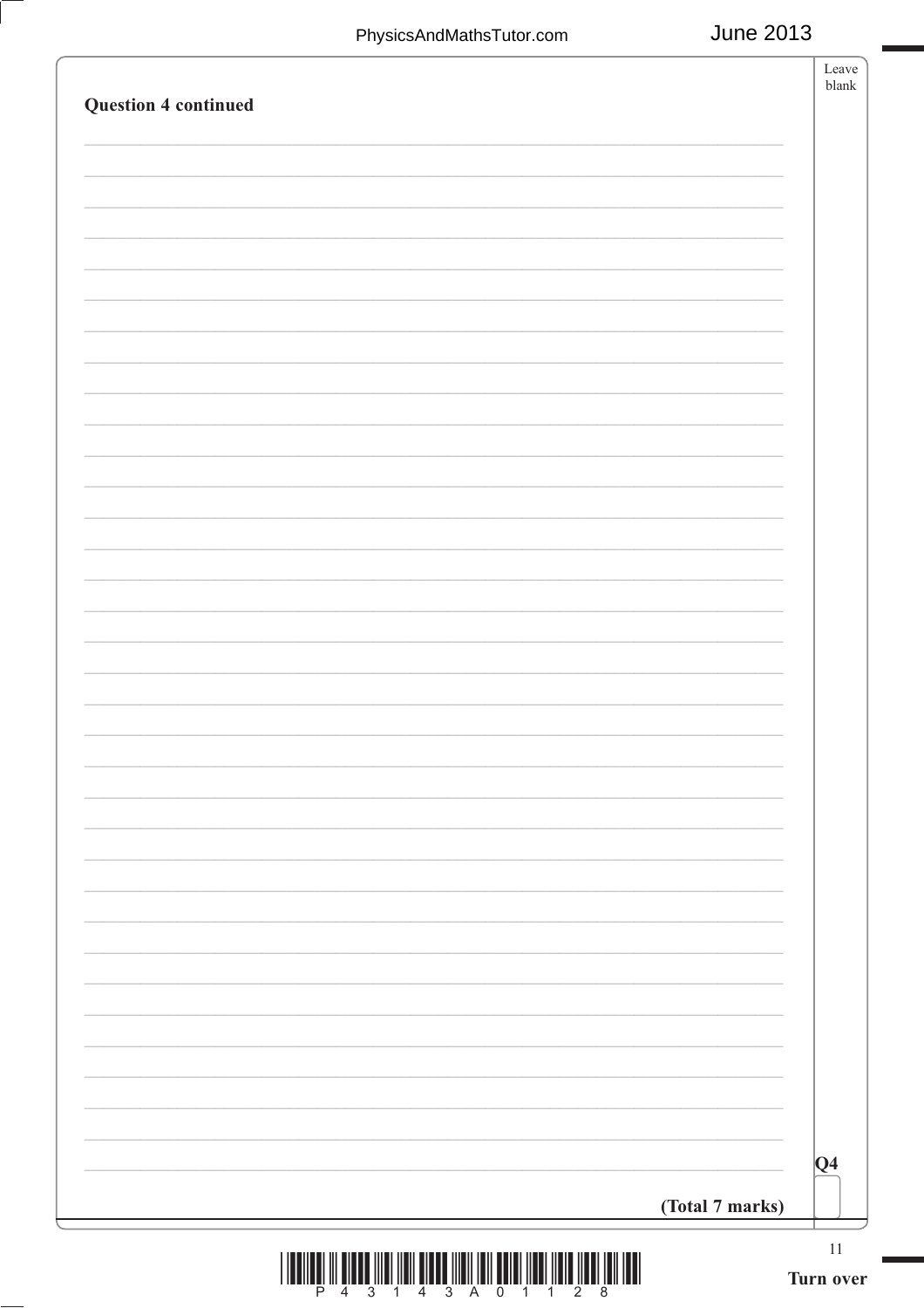## **June 2013**

Leave blank

## The matrix **M** is given by 5.

$$
\mathbf{M} = \begin{pmatrix} 1 & 1 & a \\ 2 & b & c \\ -1 & 0 & 1 \end{pmatrix}
$$
, where *a*, *b* and *c* are constants.

(a) Given that  $\mathbf{j} + \mathbf{k}$  and  $\mathbf{i} - \mathbf{k}$  are two of the eigenvectors of M,

find

- (i) the values of  $a$ ,  $b$  and  $c$ ,
- (ii) the eigenvalues which correspond to the two given eigenvectors.

 $(8)$ 

(b) The matrix  $P$  is given by

$$
\mathbf{P} = \begin{pmatrix} 1 & 1 & 0 \\ 2 & 1 & d \\ -1 & 0 & 1 \end{pmatrix}
$$
, where *d* is constant,  $d \neq -1$ 

Find

- (i) the determinant of  $P$  in terms of  $d$ ,
- (ii) the matrix  $\mathbf{P}^{-1}$  in terms of d.

 $(5)$ 

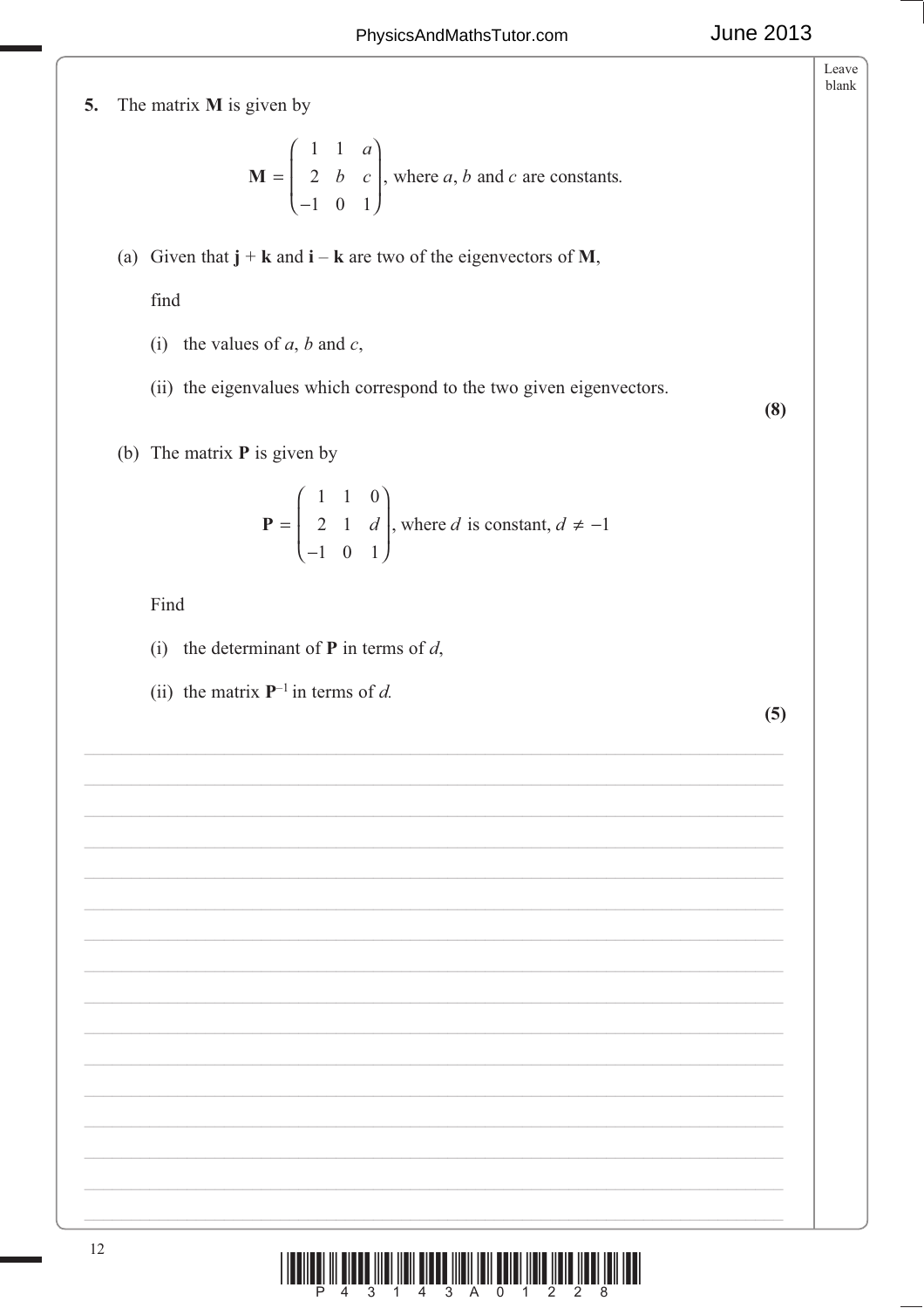| Question 5 continued | $\operatorname{Leave}$<br>${\it blank}$ |
|----------------------|-----------------------------------------|
|                      |                                         |
|                      |                                         |
|                      |                                         |
|                      |                                         |
|                      |                                         |
|                      |                                         |
|                      |                                         |
|                      |                                         |
|                      |                                         |
|                      |                                         |
|                      |                                         |
|                      |                                         |
|                      |                                         |
|                      |                                         |
|                      |                                         |
|                      |                                         |
|                      |                                         |
|                      |                                         |
|                      |                                         |
|                      |                                         |
|                      |                                         |
|                      |                                         |
|                      |                                         |
|                      |                                         |
|                      |                                         |
|                      |                                         |
|                      | 13<br>Turn over                         |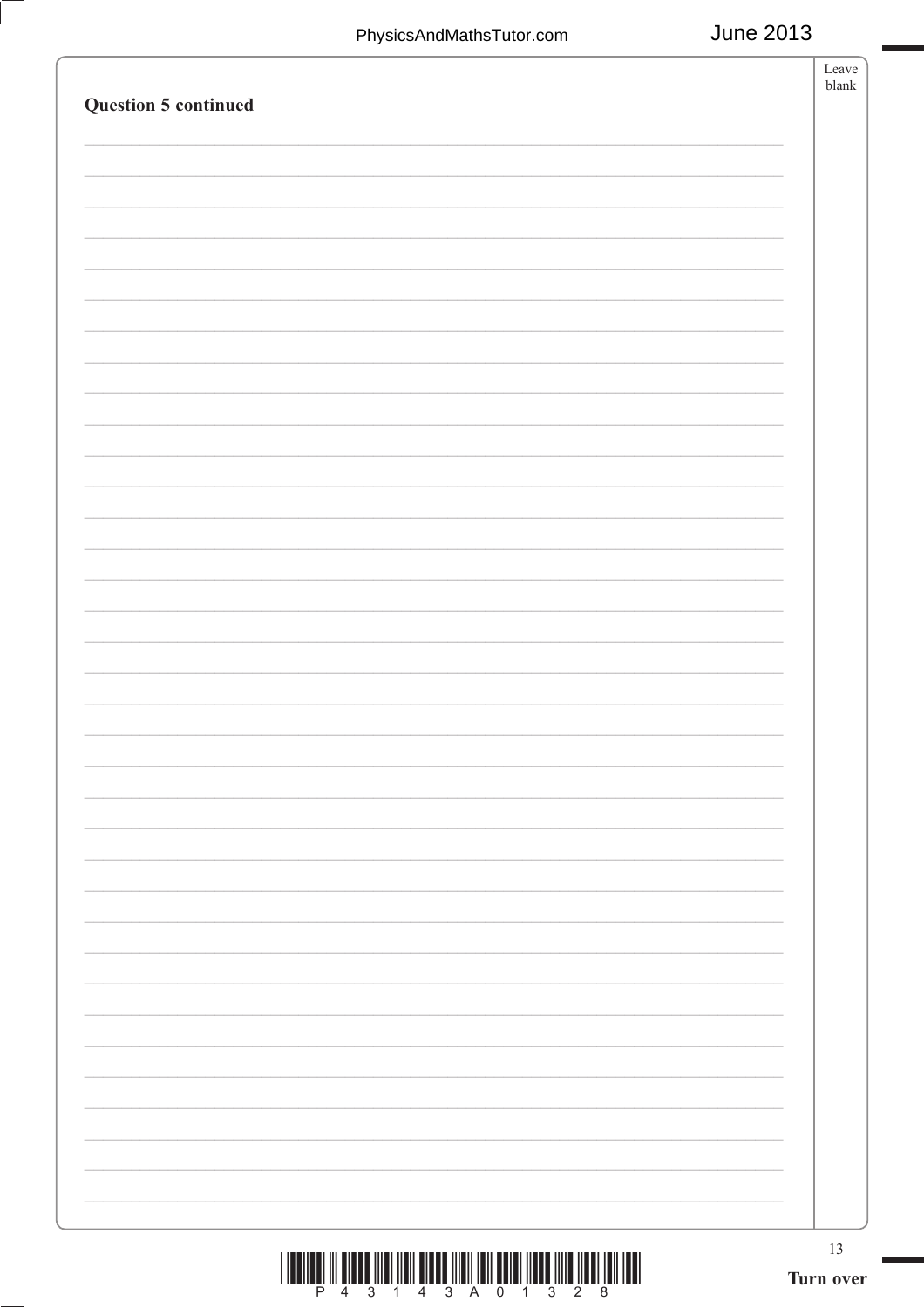| Given that<br>6. |                                                                                                                       | Leave<br>blank |
|------------------|-----------------------------------------------------------------------------------------------------------------------|----------------|
|                  | $I_n = \int_0^4 x^n \sqrt{(16 - x^2)} dx$ , $n \ge 0$ ,                                                               |                |
|                  |                                                                                                                       |                |
|                  | (a) prove that, for $n \ge 2$ ,                                                                                       |                |
|                  | $(n+2)I_n = 16(n-1)I_{n-2}$<br>(6)                                                                                    |                |
|                  | (b) Hence, showing each step of your working, find the exact value of $I_5$                                           |                |
|                  | (5)                                                                                                                   |                |
|                  |                                                                                                                       |                |
|                  | <u> 1989 - Johann John Stoff, deutscher Stoffen und der Stoffen und der Stoffen und der Stoffen und der Stoffen u</u> |                |
|                  |                                                                                                                       |                |
|                  |                                                                                                                       |                |
|                  |                                                                                                                       |                |
|                  | <u> 1989 - Johann John Stoff, deutscher Stoffen und der Stoffen und der Stoffen und der Stoffen und der Stoffen u</u> |                |
|                  |                                                                                                                       |                |
|                  |                                                                                                                       |                |
|                  |                                                                                                                       |                |
|                  |                                                                                                                       |                |
|                  |                                                                                                                       |                |
|                  |                                                                                                                       |                |
|                  |                                                                                                                       |                |
|                  |                                                                                                                       |                |
|                  |                                                                                                                       |                |
|                  |                                                                                                                       |                |
|                  |                                                                                                                       |                |
|                  |                                                                                                                       |                |
|                  |                                                                                                                       |                |
|                  |                                                                                                                       |                |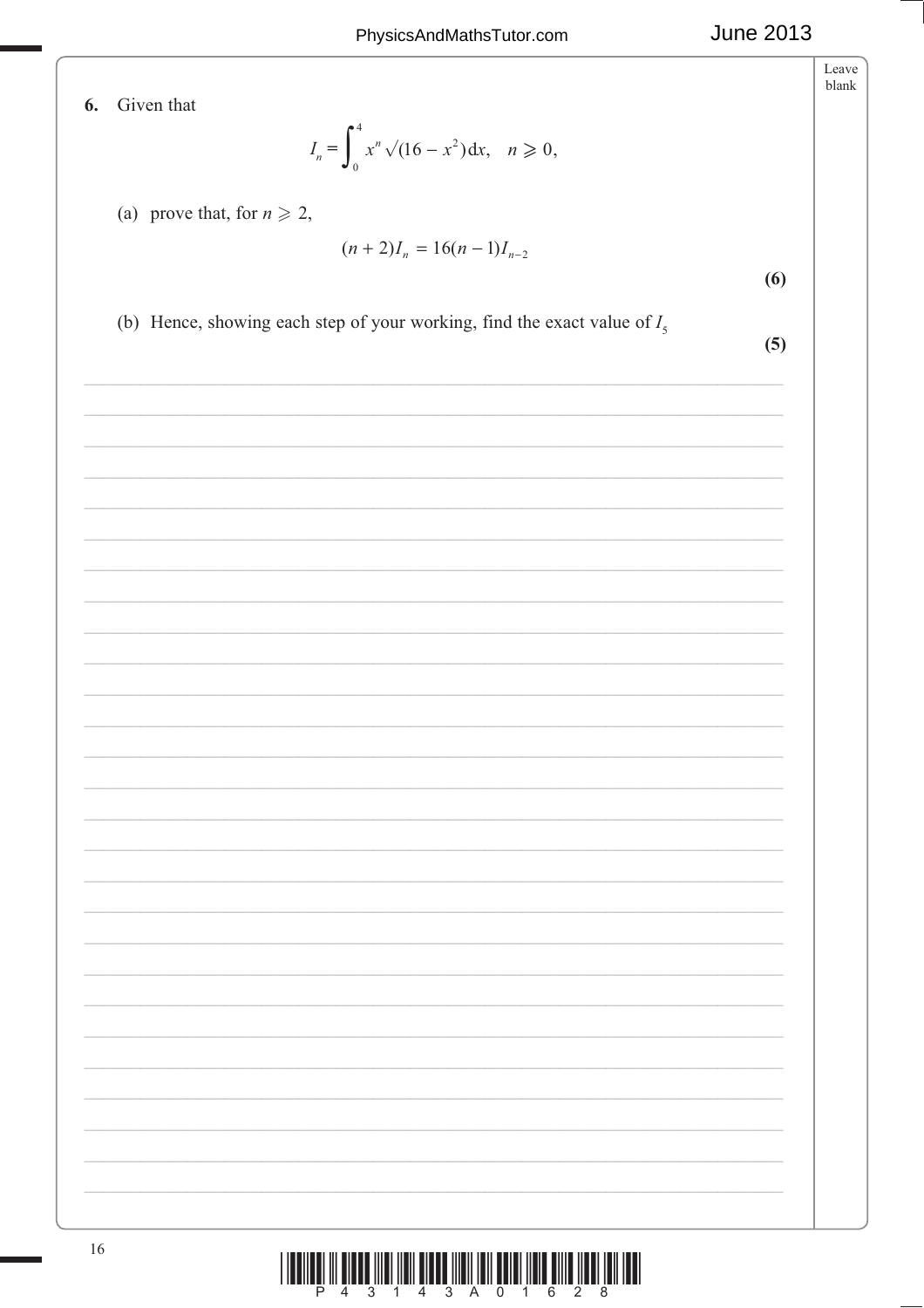| Question 6 continued | Leave<br>${\it blank}$ |
|----------------------|------------------------|
|                      |                        |
|                      |                        |
|                      |                        |
|                      |                        |
|                      |                        |
|                      |                        |
|                      |                        |
|                      |                        |
|                      |                        |
|                      |                        |
|                      |                        |
|                      |                        |
|                      |                        |
|                      |                        |
|                      |                        |
|                      |                        |
|                      |                        |
|                      |                        |
|                      |                        |
|                      |                        |
|                      |                        |
|                      |                        |
|                      | $17$<br>Turn over      |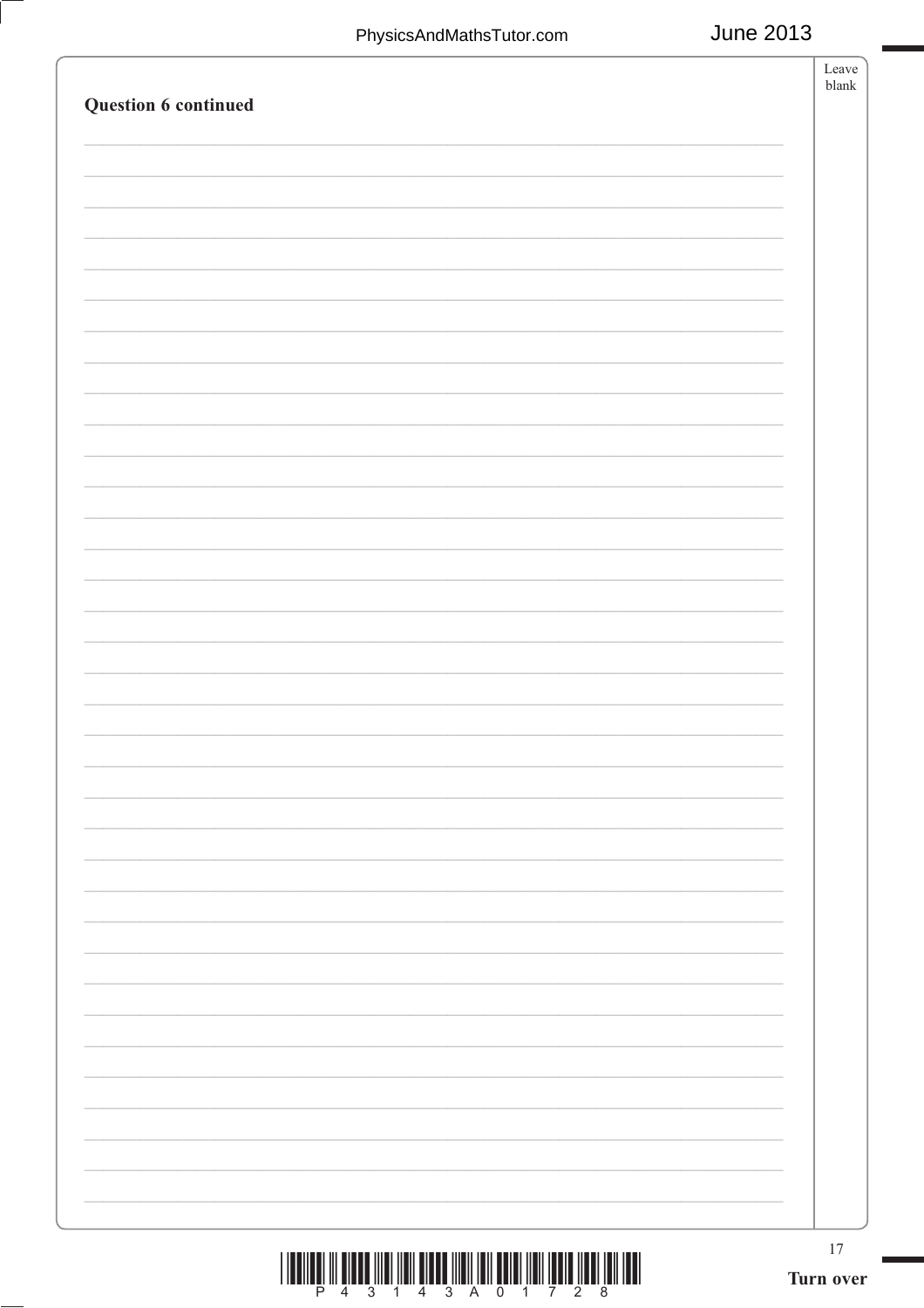Leave blank

7. The ellipse  $E$  has equation

$$
\frac{x^2}{a^2} + \frac{y^2}{b^2} = 1, \qquad a > b > 0
$$

The line l is a normal to E at a point  $P(a\cos\theta, b\sin\theta)$ ,  $0 < \theta < \frac{\pi}{2}$ 

(a) Using calculus, show that an equation for  $l$  is

$$
ax\sin\theta - by\cos\theta = (a^2 - b^2)\sin\theta\cos\theta
$$

The line *l* meets the *x*-axis at *A* and the *y*-axis at *B*.

(b) Show that the area of the triangle  $OAB$ , where O is the origin, may be written as  $k\sin 2\theta$ , giving the value of the constant k in terms of a and b.

 $(4)$ 

 $(5)$ 

(c) Find, in terms of  $a$  and  $b$ , the exact coordinates of the point  $P$ , for which the area of the triangle  $OAB$  is a maximum.

 $(3)$ 

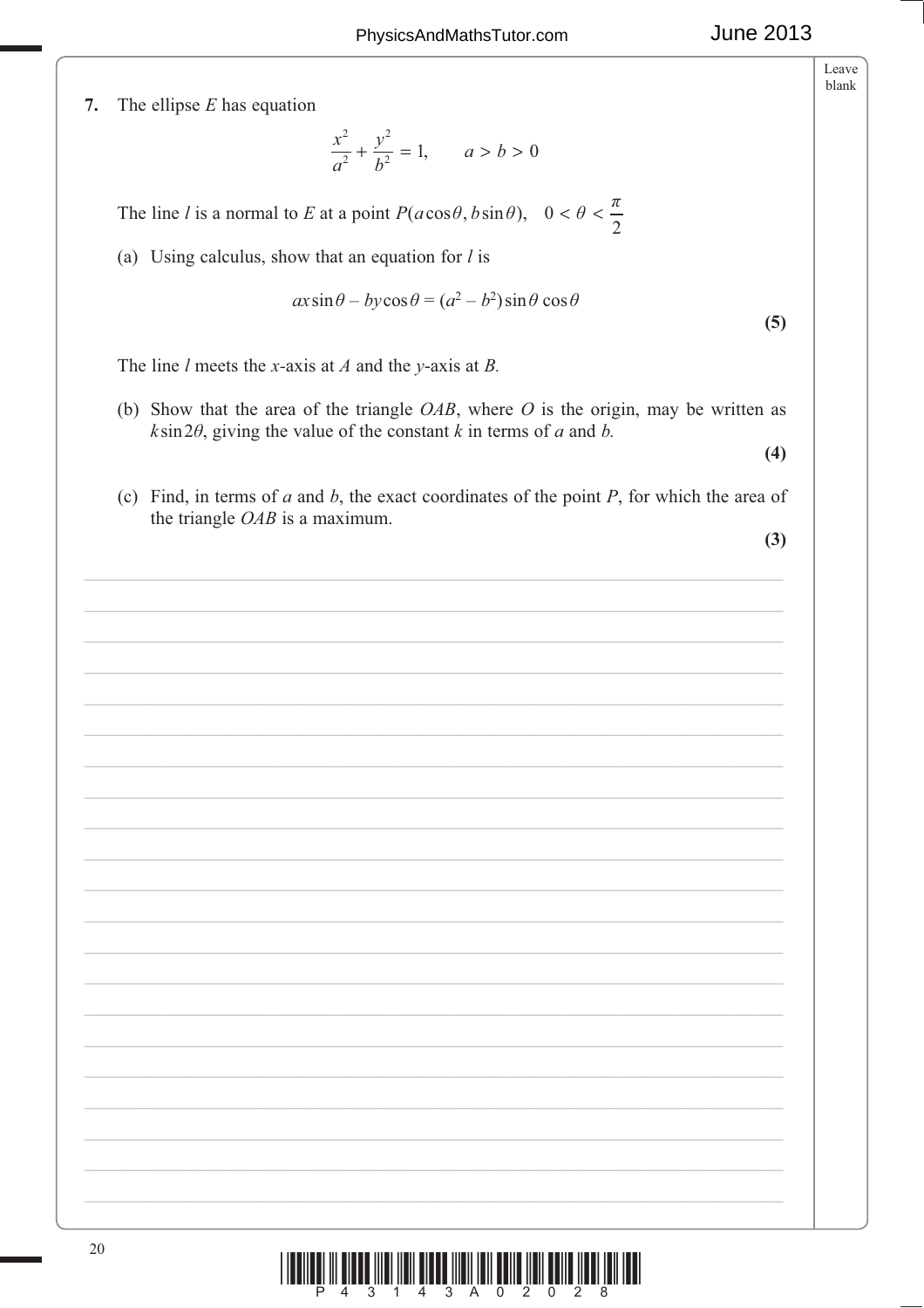| <b>Question 7 continued</b>                                                                                                                                                                                                                                                                                                                                                                  | Leave<br>$b$ lank   |
|----------------------------------------------------------------------------------------------------------------------------------------------------------------------------------------------------------------------------------------------------------------------------------------------------------------------------------------------------------------------------------------------|---------------------|
|                                                                                                                                                                                                                                                                                                                                                                                              |                     |
|                                                                                                                                                                                                                                                                                                                                                                                              |                     |
|                                                                                                                                                                                                                                                                                                                                                                                              |                     |
|                                                                                                                                                                                                                                                                                                                                                                                              |                     |
|                                                                                                                                                                                                                                                                                                                                                                                              |                     |
|                                                                                                                                                                                                                                                                                                                                                                                              |                     |
|                                                                                                                                                                                                                                                                                                                                                                                              |                     |
|                                                                                                                                                                                                                                                                                                                                                                                              |                     |
|                                                                                                                                                                                                                                                                                                                                                                                              |                     |
|                                                                                                                                                                                                                                                                                                                                                                                              |                     |
|                                                                                                                                                                                                                                                                                                                                                                                              |                     |
|                                                                                                                                                                                                                                                                                                                                                                                              |                     |
|                                                                                                                                                                                                                                                                                                                                                                                              |                     |
|                                                                                                                                                                                                                                                                                                                                                                                              |                     |
|                                                                                                                                                                                                                                                                                                                                                                                              |                     |
|                                                                                                                                                                                                                                                                                                                                                                                              |                     |
|                                                                                                                                                                                                                                                                                                                                                                                              |                     |
|                                                                                                                                                                                                                                                                                                                                                                                              |                     |
|                                                                                                                                                                                                                                                                                                                                                                                              |                     |
|                                                                                                                                                                                                                                                                                                                                                                                              |                     |
|                                                                                                                                                                                                                                                                                                                                                                                              |                     |
|                                                                                                                                                                                                                                                                                                                                                                                              |                     |
|                                                                                                                                                                                                                                                                                                                                                                                              |                     |
|                                                                                                                                                                                                                                                                                                                                                                                              |                     |
|                                                                                                                                                                                                                                                                                                                                                                                              |                     |
|                                                                                                                                                                                                                                                                                                                                                                                              |                     |
|                                                                                                                                                                                                                                                                                                                                                                                              |                     |
| $\begin{tabular}{ c c c c c c } \hline   \textbf{H}  &\textbf{H}  &\textbf{H}  &\textbf{H}  &\textbf{H}  &\textbf{H}  &\textbf{H}  &\textbf{H}  &\textbf{H}  &\textbf{H}  &\textbf{H}  &\textbf{H}  &\textbf{H}  &\textbf{H}  &\textbf{H}  &\textbf{H}  &\textbf{H}  &\textbf{H}  &\textbf{H}  &\textbf{H}  &\textbf{H}  &\textbf{H}  &\textbf{H}  &\textbf{H}  &\textbf{$<br>$\overline{3}$ | $21\,$<br>Turn over |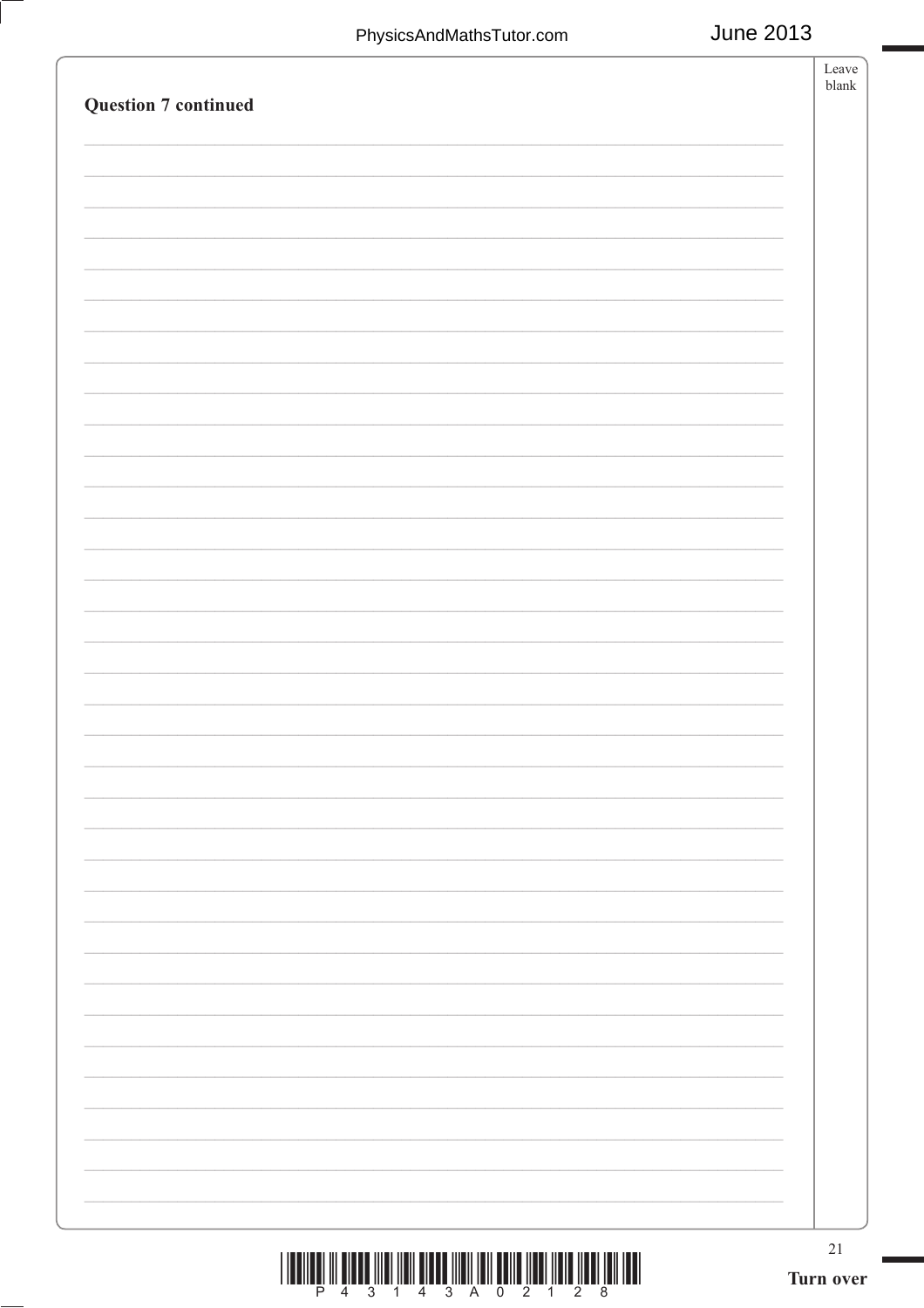Leave  $blank$ 8. The plane  $\Pi_1$  has vector equation  $r.(3i - 4j + 2k) = 5$ (a) Find the perpendicular distance from the point  $(6, 2, 12)$  to the plane  $\Pi_1$  $(3)$ The plane  $\Pi_2$  has vector equation  $\mathbf{r} = \lambda(2\mathbf{i} + \mathbf{j} + 5\mathbf{k}) + \mu(\mathbf{i} - \mathbf{j} - 2\mathbf{k})$ , where  $\lambda$  and  $\mu$  are scalar parameters. (b) Find the acute angle between  $\Pi_1$  and  $\Pi_2$  giving your answer to the nearest degree.  $(5)$ (c) Find an equation of the line of intersection of the two planes in the form  $\mathbf{r} \times \mathbf{a} = \mathbf{b}$ , where a and b are constant vectors.  $(6)$ 24